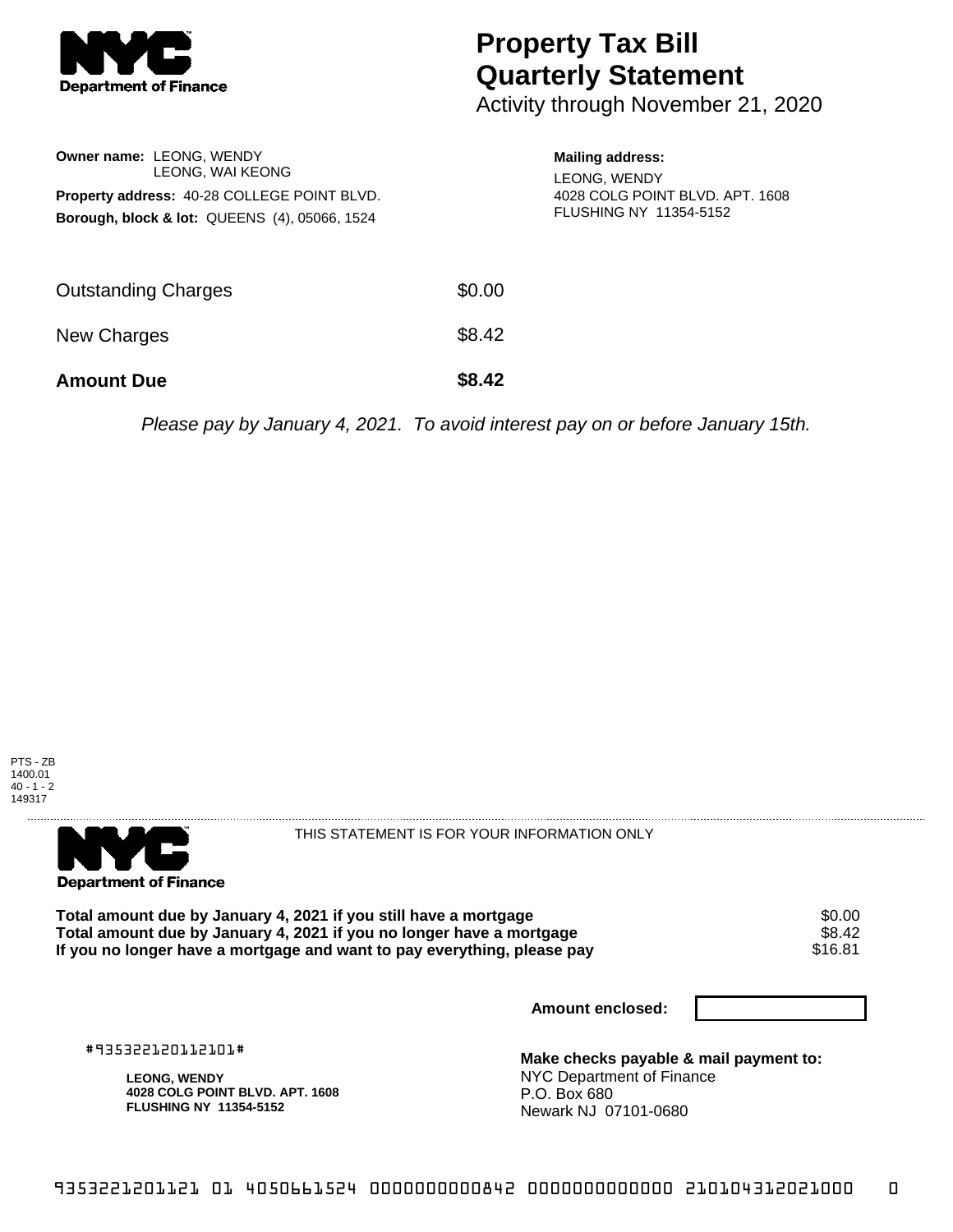

| <b>Billing Summary</b>                                                     | <b>Activity Date Due Date</b> |                  | Amount       |
|----------------------------------------------------------------------------|-------------------------------|------------------|--------------|
| Outstanding charges including interest and payments                        |                               |                  | \$0.00       |
| Finance-Property Tax                                                       |                               | 01/01/2021       | \$8.70       |
| <b>Adopted Tax Rate</b>                                                    |                               |                  | $$-0.28$     |
| <b>Total amount due</b>                                                    |                               |                  | \$8.42       |
| <b>Tax Year Charges Remaining</b>                                          | <b>Activity Date</b>          | <b>Due Date</b>  | Amount       |
| <b>Finance-Property Tax</b>                                                |                               | 04/01/2021       | \$8.70       |
| <b>Adopted Tax Rate</b>                                                    |                               |                  | $$-0.28$     |
| Total tax year charges remaining                                           |                               |                  | \$8.42       |
| If you pay everything you owe by January 4, 2021, you would save:          |                               |                  | \$0.03       |
| How We Calculated Your Property Tax For July 1, 2020 Through June 30, 2021 |                               |                  |              |
|                                                                            |                               | Overall          |              |
| Tax class 2 - Residential More Than 10 Units                               |                               | <b>Tax Rate</b>  |              |
| Original tax rate billed                                                   |                               | 12.4730%         |              |
| New Tax rate                                                               |                               | 12.2670%         |              |
| <b>Estimated Market Value \$189,040</b>                                    |                               |                  |              |
|                                                                            |                               |                  | <b>Taxes</b> |
| <b>Billable Assessed Value</b>                                             |                               | \$81,337         |              |
| 421a                                                                       |                               | $-81,058.00$     |              |
| <b>Taxable Value</b>                                                       |                               | \$279 x 12.2670% |              |
| <b>Tax Before Abatements and STAR</b>                                      |                               | \$34.24          | \$34.24      |
| Annual property tax                                                        |                               |                  | \$34.24      |
| Original property tax billed in June 2020                                  |                               |                  | \$34.80      |
| <b>Change In Property Tax Bill Based On New Tax Rate</b>                   |                               |                  | $$-.56$      |

**NEW LAW:** To learn about Local Law 147, which requires residential buildings with three or more units to create a policy on smoking and share it with current and prospective tenants, visit www.nyc.gov/health/tobaccocontrol.

Please call 311 to speak to a representative to make a property tax payment by telephone.

## **Home banking payment instructions:**

- 1. **Log** into your bank or online bill pay website.
- 2. **Add** the new payee: NYC DOF Property Tax. Enter your account number, which is your boro, block and lot, as it appears here: 4-05066-1524 . You may also need to enter the address for the Department of Finance. The address is P.O. Box 680, Newark NJ 07101-0680.
- 3. **Schedule** your online payment using your checking or savings account.

## **Did Your Mailing Address Change?**

If so, please visit us at **nyc.gov/changemailingaddress** or call **311.**

When you provide a check as payment, you authorize us either to use information from your check to make a one-time electronic fund transfer from your account or to process the payment as a check transaction.